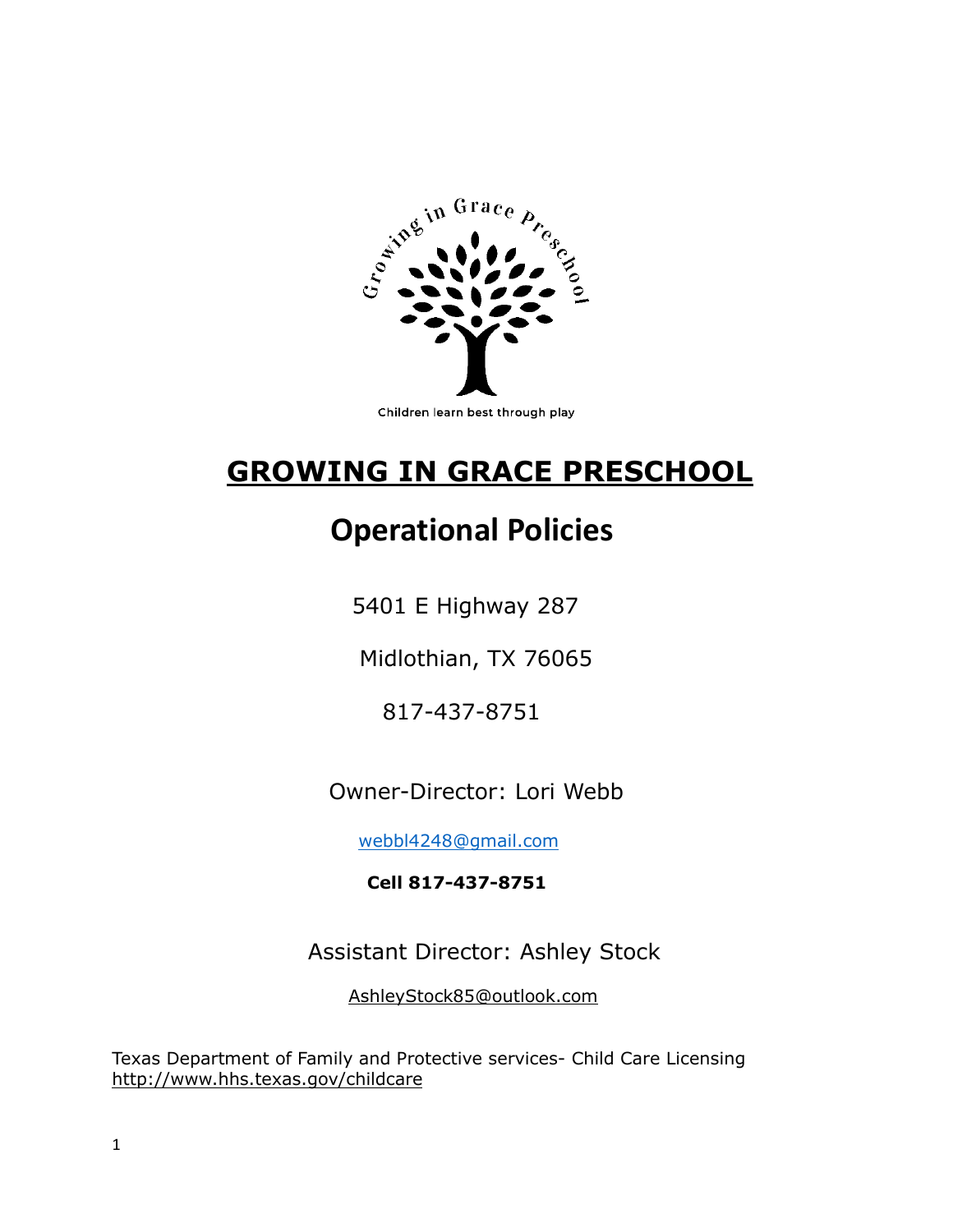# **Mission**

Growing in Grace Preschool strives to educate the whole child. We provide a fun, loving and structured environment for your child. We take the responsibility of educating your child academically, physically, spiritually and emotionally very serious. An environment that fosters all aspects of development allows each child to become who God created him or her to be.

# **Enrollment**

All children enrolled in Growing in Grace must provide, as required by Texas Childcare licensing, a doctor's statement, along with your child's vaccination records. As well as all other required forms. All paperwork must be turned in, by desired enrollment date for your child to attend Growing in Grace.

## **Hours of operation**

Growing in Grace is open from 7:00am until 5:45pm, Monday through Friday year round. Excluding holidays listed on our school calendar. Breakfast is served daily from 7:00 until 8:00am. At 5:50pm a late fee of \$15.00 per child will be charged to your account and \$2.00 per minute, per child will be charged starting at 6:00pm.

## **Fees**

A nonrefundable enrollment fee of \$200.00 per child, is due at the time of enrollment. Your child's place will not be guaranteed until enrollment fee is paid. A supply fee of \$50 per child will be billed to your account in January and August of each year.

- We require a two week written notice for disenrollment. If reenrollment is desired, \$200 fee per child, will apply. Adjustments for benevolent needs, prolonged sickness, or severe injury may be considered and should be cleared in writing. If you have two or more children enrolled full time, you will receive a \$10 discount for the second & subsequent children.
- Tuition is due every Monday morning and is considered late, Tuesday morning. A \$25.00 late fee will be applied Tuesday. If you do not pay your balance the week its due or in advance, your child will be disenrolled, until payment in full is made. There will be a \$35.00 fee for all returned payments. Tuition must be paid whether your child is in attendance or not.
- Growing in Grace is closed on major holidays and a few additional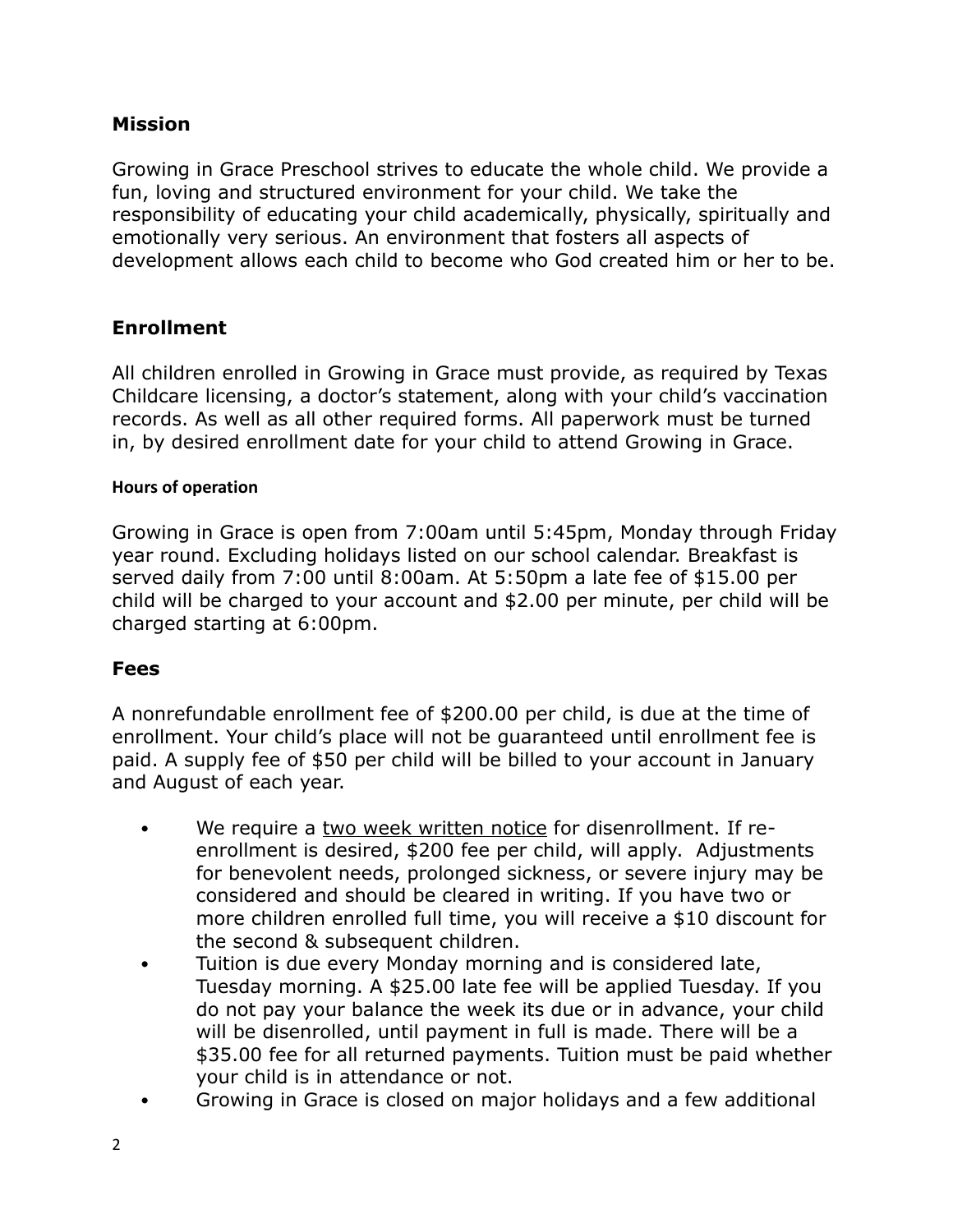days throughout the year. Due to fixed costs averaged over a calendar year, there is no reduction in tuition for these holidays. We want our staff to receive the benefit of paid holidays. *These days are subject to change; please refer to the calendar for more information:*

• Once a child has been in attendance for twelve consecutive months, you may take one week vacation per year at half tuition fees. Your child may not be in attendance the week you choose for vacation. Vacation time cannot be rolled over from one year to the next. Please give a two week written notice when taking vacation. Tuition fees must be paid prior to taking vacation.

### **Attendance**

Children must be checked in and out daily. This is an important safety guideline that is also state mandated. Regular and prompt attendance is important. Consistently late arrivals are disruptive to the class and make it difficult for your child to establish a routine. In addition, children often miss learning activities if they arrive after 9:00am. For this reason, we strongly encourage a drop off time of, no later than 9:00am. The occasional late arrival will occur due to doctor's appointments etc. Please let the office know if your child will be arriving late. If your child will be arriving after their regularly scheduled lunch time due to an appointment, please make sure they have already had lunch. NO drop offs will be accepted during your child's scheduled nap time. To avoid disruption of napping children.

#### **Inclement Weather**

In the case of inclement weather, Growing in Grace will follow MISD regarding school closings. If MISD announces a two hour delay, we will follow and open at 9:00am. We will contact you, in the case of early closings and expect someone to pick up your child within an hour. Please watch your local weather channel during times of inclement weather. Or go online to check for Midlothian ISD closings. If MISD is closed due to a holiday and there is inclement weather, Growing in Grace will make a decision about delays or closures by 6:00am. Please check our FB page for info. We will also send a mass text about weather information**. \* Please ask to see our center, Emergency Preparedness Plan for handling relocation and intruder evacuations.**

## **Injury & Illness**

In the case of a true medical emergency, we will first call 911, then notify parents immediately following. Parents will be called and expected to pick up their child who becomes ill within a reasonable amount of time. Under no circumstances should a child who exhibits signs of illness or is running fever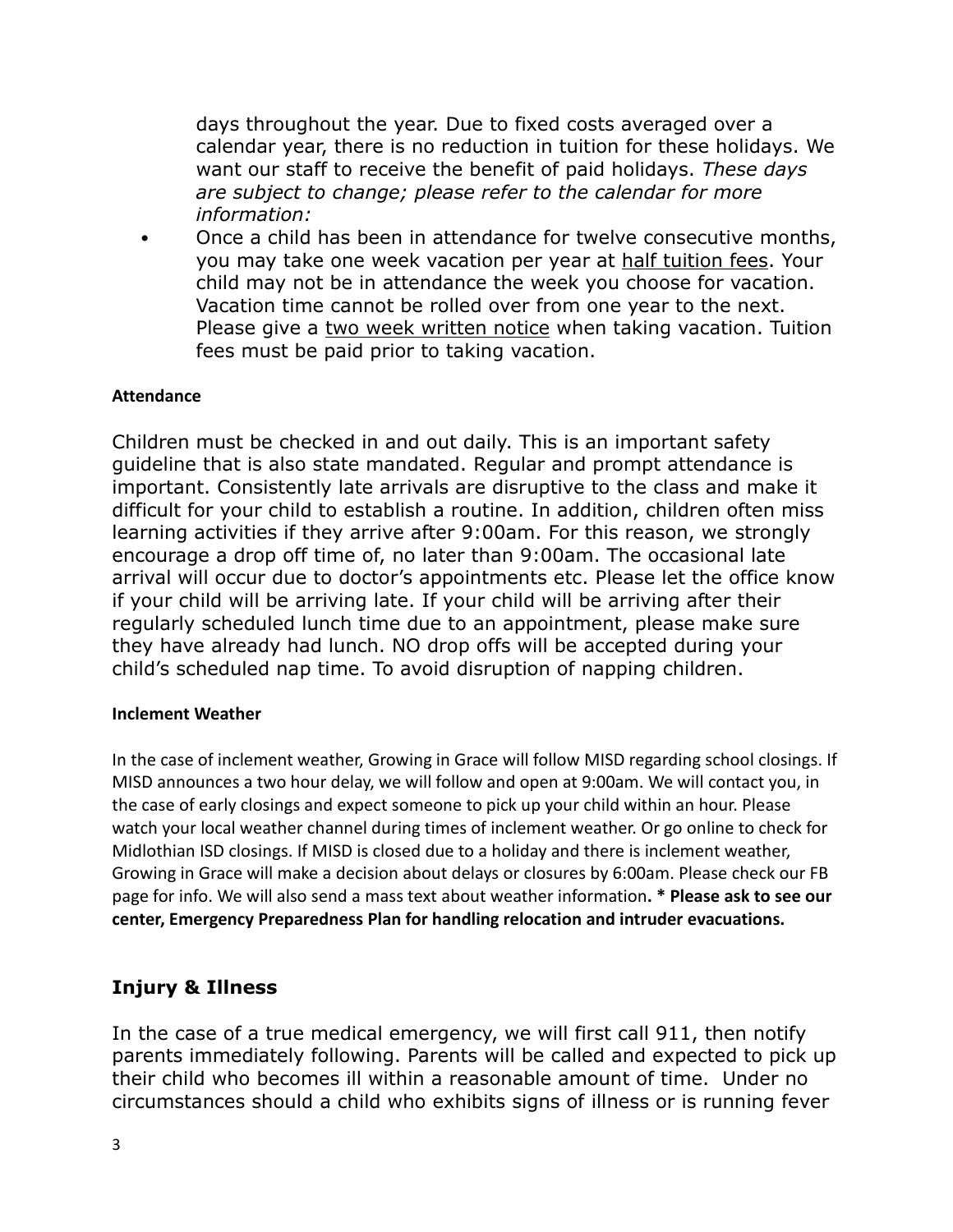be brought. Children absent due to a contagious illness will not be permitted to return without a signed and dated statement from a licensed physician indicating they are no longer contagious. This is for the safety and wellbeing of all the children who attend Growing in Grace Preschool. **A child sent home with a fever of 100 or higher under the arm, vomiting or diarrhea may NOT return the next day and must be symptom free, without medication to return.**

Department of child protective Services; minimum standards handbook requires us not to admit an ill child for care if one or more of the following exists:

The illness prevents the child from participating comfortably in child-care center activities including outdoor play;

The illness results in a greater need for care than caregivers can provide without compromising the health, safety and supervision of the other children in care;

The child has one of the following, unless medical evaluation by a healthcare professional indicates that you can include the child in the childcare centers activities:

- Oral temperature of 101 degrees or greater, accompanied by behavior changes or other signs or symptoms of illness;
- Rectal temperature of 102 degrees or greater, accompanied by behavior changes or other signs or symptoms of illness;
- Armpit temperature of 100 degrees or greater, accompanied by behavior changes or other signs or symptoms of illness; or

Symptoms and signs of possible severe illness such as lethargy, abnormal breathing, uncontrollable diarrhea (3 or more episodes), two or more vomiting episodes in 24 hours, rash with fever, mouth sores with drooling, behavior changes, or other signs that the child may be severely ill or;

A health-care professional has diagnosed the child with a communicable disease, and the child does not have medical documentation to indicate that the child is no longer contagious.

When a child is involved in some form of an incident that requires further medical attention, a report will be completed describing how the incident happened and what treatment was administered. When a child is involved in a minor incident that leaves a small scratch or bruise, an Ouch report will be filled out and provided for you to sign. When a true medical emergency occurs, 911 will be called and parents will be responsible for charges incurred by the ambulance and/or hospital.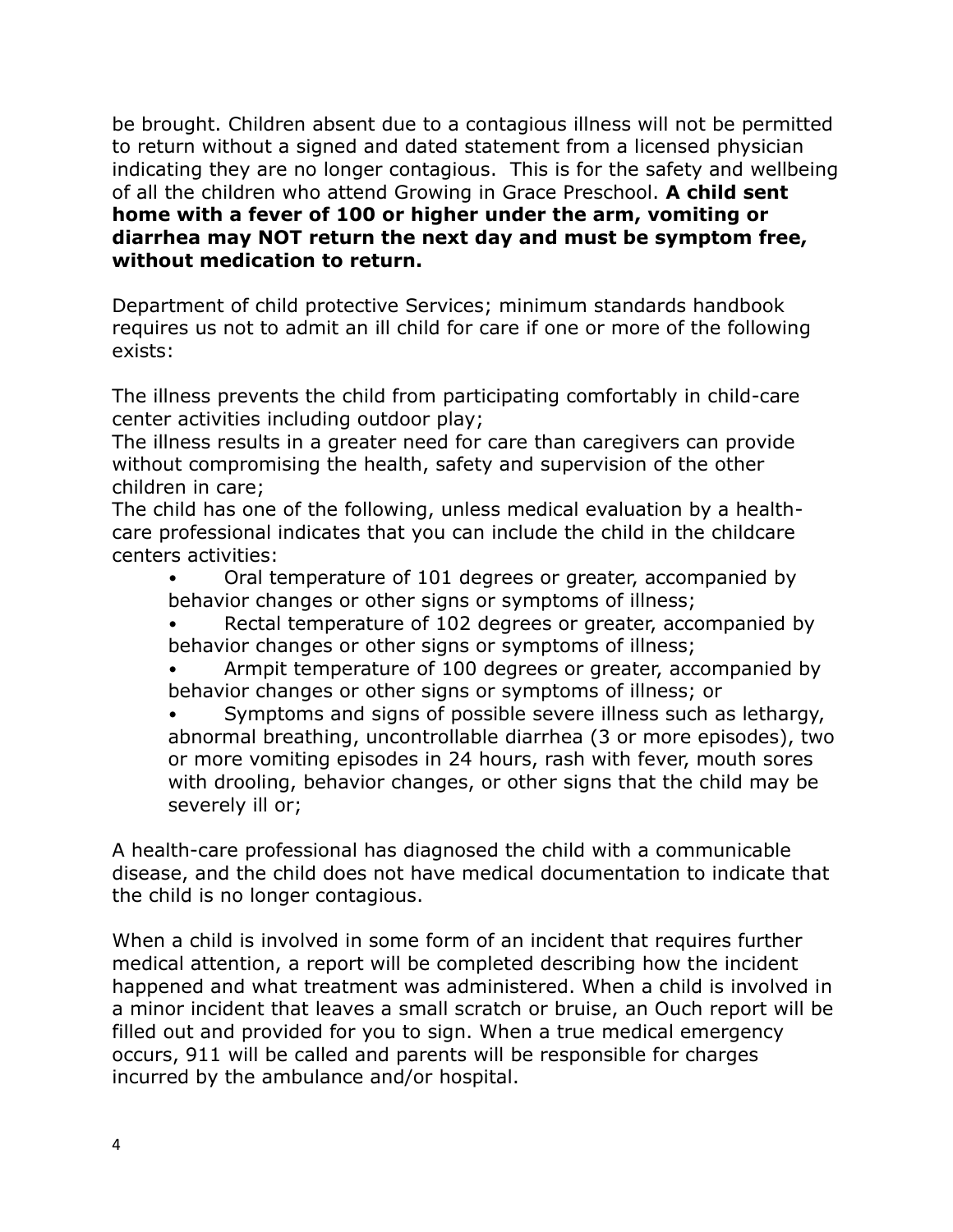# **Medication & Health Requirements**

All medication must be in the original container and labeled with your child's name. Prescription medication must have the child's name and physician clearly stated on the container. All medication must be turned into the office, not to your child's teacher and signed in with parent signature.

If a child is on a prescribed breathing treatment, we will administer the treatments as directed by the parents with prescribed orders. Early morning and late afternoon treatments should be given at home when possible.

State guidelines for over-the-counter medications will be strictly followed. If I do not have a signed physician statement approving the use of medication that is not age appropriate, we cannot administer the medication and it should not be brought to the childcare center. Please update the dosage amount according to your child's weight each time you visit your Dr. We will not administer expired medication, no exceptions!

April of every year, children who are 4 years of age by September  $1<sup>st</sup>$  of that year are required to have a vision/hearing screening. When screening is done at your child's well check-up. Please provide a copy to Growing in Grace for your child's file, per DFPS requirements.

In compliance with state law, current medical and immunization records are required prior to enrollment and are to be updated regularly. Please bring current record when your child receives immunizations.

If you choose not to immunize your child; please fill out a notarized affidavit from the state of Texas. We are required by law to keep one on file.

Recommended Immunization schedule for persons 0 through 18 years is available at:http://cdc.gov/vaccines/schedules/downloads/child/0-18yrsschedule.pdf

## **Discipline and Guidance**

Growing in Grace Preschool will not use corporal punishment. Guidance is based on understanding the individual needs and development of each child. We strive to provide a consistent, positive approach that includes redirection and self-regulation. Discipline means to teach, we want to partner with you in teaching your child appropriate behavior and boundaries. Parents will be notified if there is a consistent behavior problem with their child.

Communication between school and home is essential for the child's sense of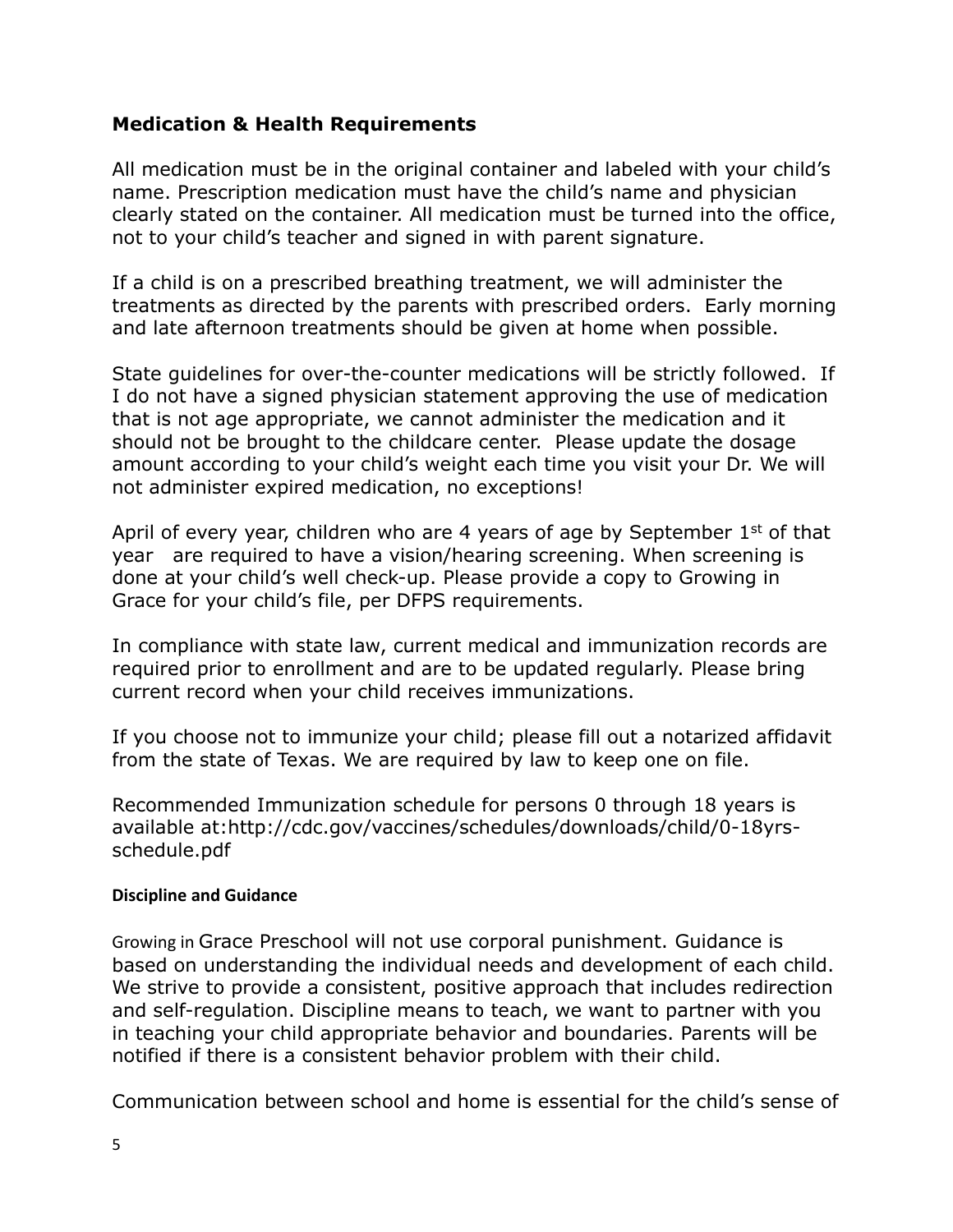consistency and stability. Please notify the office of any major life changes, that could affect the child's behavior.

If a child is injured or bit an ouch report will be filled out documenting the incident for the hurt child; as well as the child who hurt them. Both parents will receive and sign the form at pickup.

If aggressive behavior becomes excessive, the following guidelines may be used:

If a child bites more than one time in a day, they may be sent home.

Moving a child to another (older) classroom might be explored.

If behavior continues, a conference with Director & child's teacher will be scheduled.

If all options have been exhausted & behavior continues,2 a plan for disenrollment will be put in place.

## **Curriculum**

At Growing in Grace, we believe children learn best through play. You will see a wide variety of materials for your child to explore. Centers for art, music, dramatic play, science math, literacy, sensory, STEM and fine motor play.

Growing in Grace will use WeeLearn Curriculum, it is bible based. It will also promote cognitive, language, social, emotional and motor development.

Our primary goal at Growing in Grace is to present the good news of Jesus. We want to be a safe, loving and secure environment. Where each child can develop and thrive at their own pace.

We will provide Stretch N Grow to foster a love for physical fitness in each child. We will also offer Cyber 4 kids and On the Move Dance for an additional fee. We will continually be looking for other programs to add, that will enhance your child's whole educational experience. If you would like to see a program brought to Growing in Grace, please see Director.

## **Screen Time**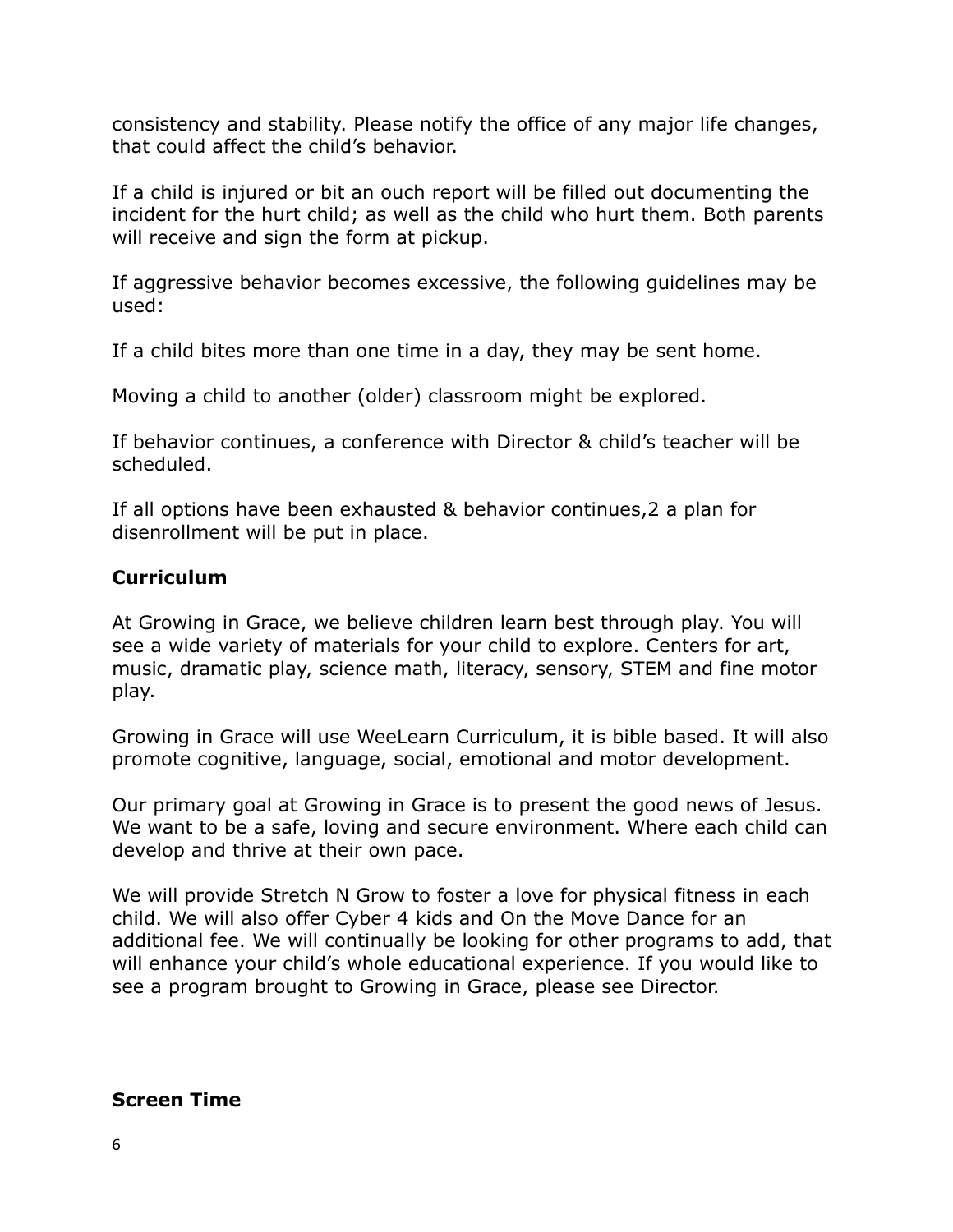Growing in Grace does not allow any child two years of age or younger, to watch TV. Or have any screen time, per DFPS regulations. Our three and four-year-old classrooms may watch a G or PG movie on special occasions; or an educational program that coincides with curriculum.

# **Outdoor Play**

Young children need regular opportunities for outdoor play. At Growing in Grace all children over 18 months will have two scheduled outdoor play times. Children under 18 months, one scheduled time outdoors. Children will be outside if the temperature is above 40 degrees, or below on dry, sunny, calm days. Please be sure appropriate clothing is provided. In the summer months, teachers will limit outdoor play to 20 mins or less when the temperature reaches 100 degrees. Water will be provided. During summer months, Growing in Grace may have sprinkler and water table play. You may be asked to provide a swimsuit and labeled for your child.

# **Supplies**

**Please bring at least one seasonally appropriate change of clothes in a large zip lock bag, labeled with your child's name**. Please make sure to bring your child a jacket during cold weather. All items must be labeled. If potty training, bring multiple pairs of underwear and shorts/pants. If your child wears a diaper or sleeps in a pull up, please keep a supply in your child's classroom. Also, bring at least two packages of wipes per month.

Growing in Grace does NOT allow toys brought from home, except for security items for use during naptime. It creates conflict among children and sometimes items can get lost or broken. Some classes may have a show and tell or allow all children to bring items, on occasion.

Once your child is old enough, we will ask you to bring a plastic, tri-fold mat & blanket for them to sleep on. Blankets must be taken home weekly, to wash. We will have a scheduled, two-hour rest time, per age group. After one hour, any child who does not sleep will be given a quiet, alternate activity.

# **Parent Teacher Communication**

We have an open-door policy at Growing in Grace. Parents may come by the center unannounced at any time during the hours of operation to observe their child. Please make sure you sign in and out with admin. On certain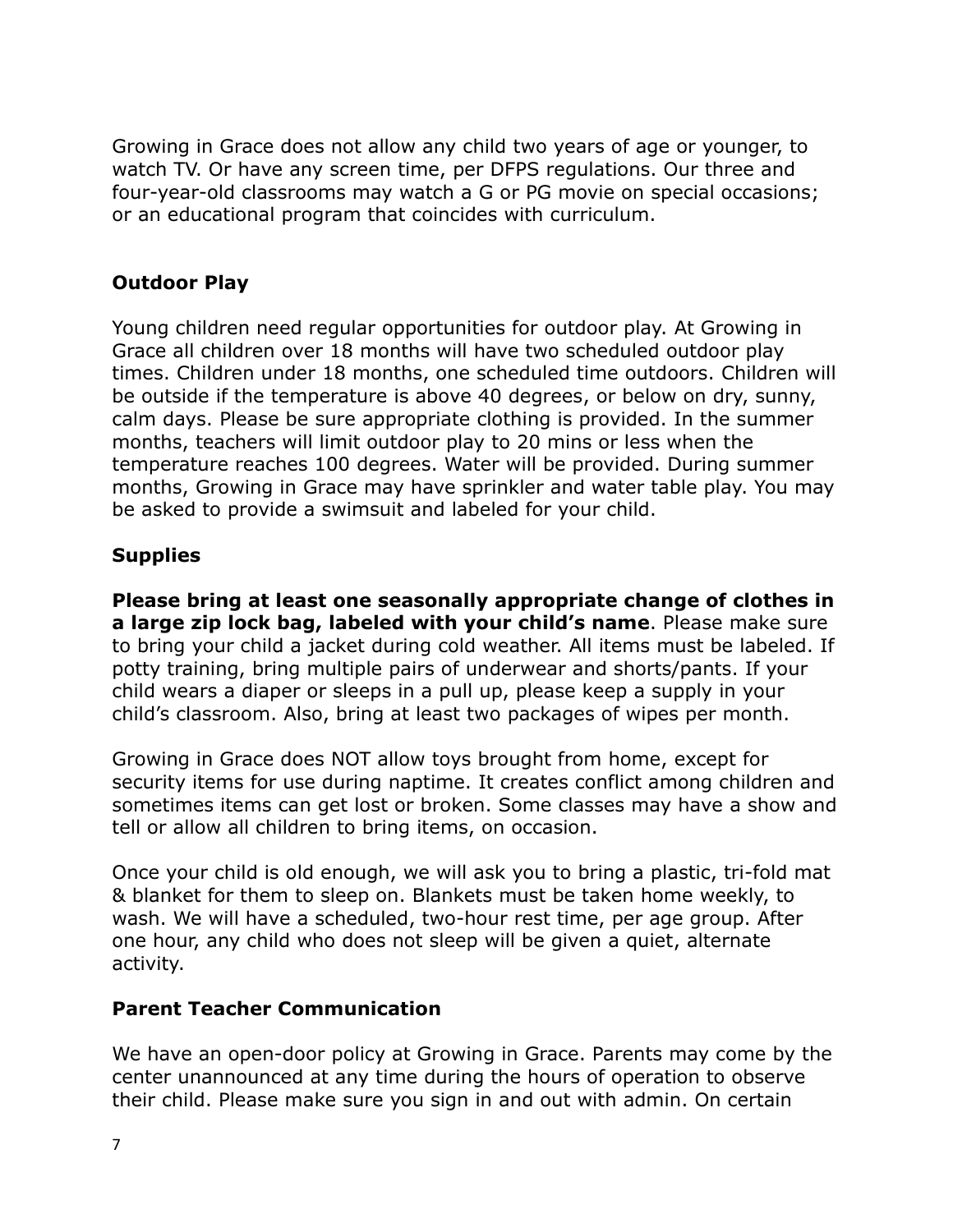holidays or special events, we will ask for parent help and participation. We will notify you in writing about these events, sign up sheets will be posted as well.

Written reports, will be sent home daily, for Infants. Weekly, Friday reports will be sent home for all other age groups. Along with your child's classwork. Please check their folders every Friday. To use as a guide for teachers, we will administer academic assessments, in both the spring and fall for our Pre-K 4 students. A copy will be given to parents, a conference may be scheduled with any concerns.

Our communication tools will be as follows; Growing in Grace FB page, our website. Notes on your child's weekly report and an occasional posted signup sheet.

If you need to communicate or have a question or concern that will take more time for the teacher to answer or which you feel needs the Director's attention, please request a parent-teacher conference. We ask that you keep your conversations with teachers at the door, short because they need to be engaged in hands on, supervision of the other children in their classroom.

# **Meals and Food Allergies**

Growing in Grace provides breakfast, lunch and two snacks each day. Our menu will be posted online and in your child's classroom. You are always welcome to provide a lunch from home, if your child is a picky eater. If your child has a food allergy or dietary restrictions, we ask that you provide their meals and snacks. Due to possible error or cross contamination. As your child is transitioning from baby food, to table food, we ask that you try all new foods at home first, to monitor any possible reactions. In particular, foods that cause common allergens such as milk, eggs, fish, tree nuts, peanuts, wheat and soy. We are **NOT** a nut free facility. We will however take every precaution, with any child known to have any allergy.

We will provide the appropriate portion, per DFPS of milk, juice or fruit, grains and protein each day. We are required to serve milk to each child. If your child has an allergy to dairy, we must have a note from their doctor to serve something else.

It is a violation of minimum standards to ever reward or punish a child with food.

Growing in Grace will celebrate Thanksgiving, Christmas, Valentine's Day,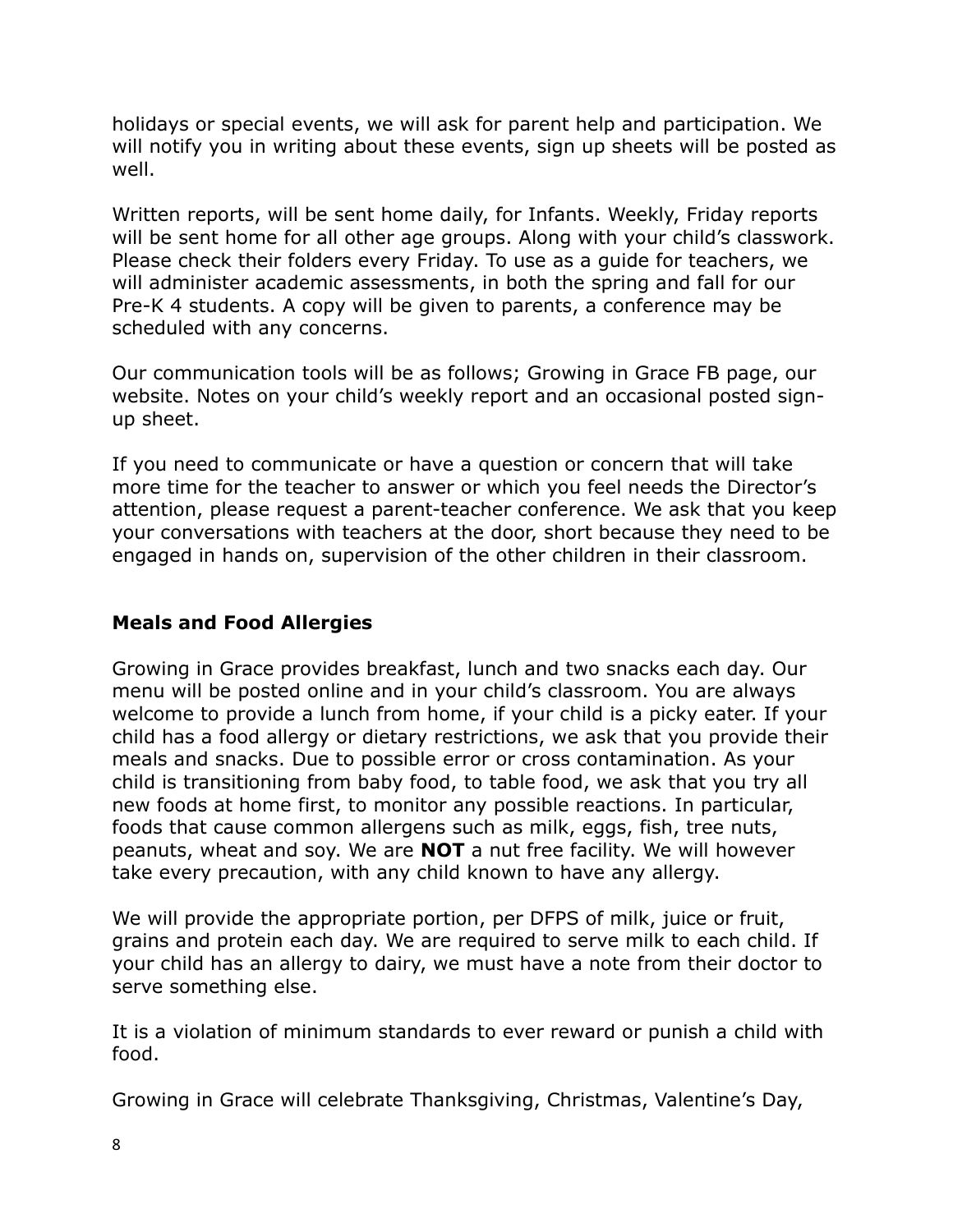Easter and a few other days selected by the teacher. Please ask about food allergies in your child's class before bringing food. Store-bought items are often best.

Birthdays are very special. Please feel free to send a treat or come and celebrate with your child. Most birthday treats are given after nap, at afternoon snack. Make sure the treat is age appropriate. Check with your child's teacher for any allergies in the classroom. \*We will NOT pass out or provide addresses or phone numbers for birthday invitations. It's a violation of privacy and creates issues with lost invitations and hurt feelings. That will be the parent's responsibility, outside of school.

# **Infant Care**

Diapers, wipes and diaper cream for all children, not potty trained should be provided by parents. Parents must also provide plastic bottles filled with water, formula (in already portioned) containers. \***We provide a separate, quiet place for Mom's to breast feed at Growing in Grace.** A few changes of clothes, burp cloths must be provided as well. All items must be clearly labeled with your child's name.

Please refrain from allowing older siblings to enter the infant room. Pick up your infant first or allow sibling to wait outside the door. This will help us prevent illness and keep a quiet environment for sleeping infants. No blankets are allowed in cribs or swings for infants under 12 months. Please leave them in the car or your child's car seat.

We will provide a form to each parent to fill out for feeding instructions etc. It must be updated and signed monthly, until your child reaches 12 months of age. A daily sheet will be filled out by your child's teacher, about their sleeping, eating & napping schedule each day. It will also be their communication tool between school and home.

## **Safe Sleep Policy**

All staff, substitute staff, and volunteers at will follow these safe sleep recommendations of the American Academy of Pediatrics (AAP) and the Consumer Product Safety Commission (CPSC) for infants to reduce the risk of Sudden Infant Death Syndrome/Sudden Unexpected Infant Death Syndrome (SIDS/SUIDS):

• Always put infants to sleep on their backs (unless an Infant Sleep Exception Form 2710 signed by the infant's health care professional.

• Place infants on a firm mattress, with a tight- fitting sheet, in a crib that meets the CPSC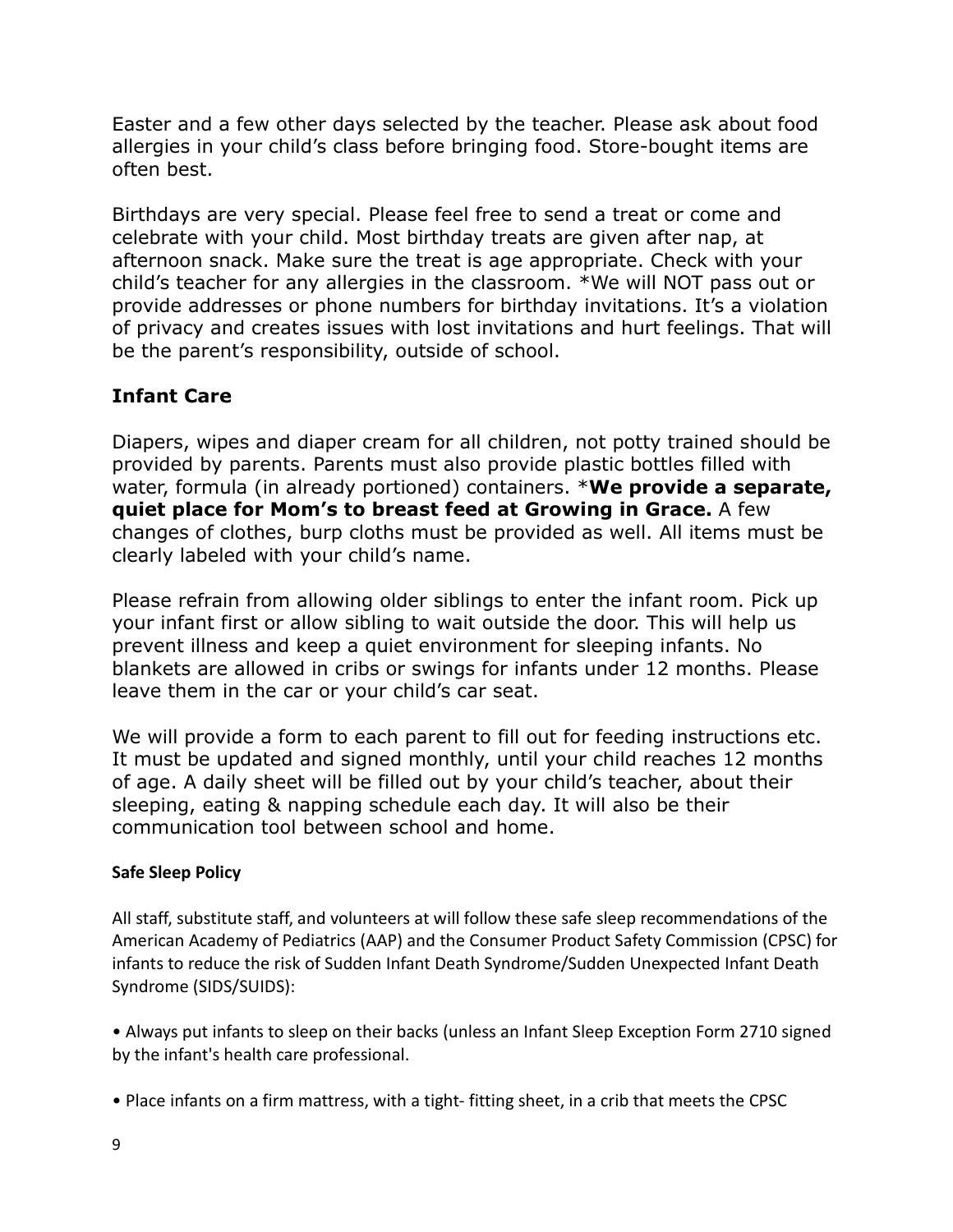federal requirements for full-size cribs and for non-full size cribs.

• For infants who are younger than 12 months of age, cribs should be bare except for a tightfitting sheet and a mattress cover or protector. Items that should not be placed in a crib include: soft or loose bedding, such as blankets, quilts, or comforters; pillows; stuffed toys/animals; soft objects; bumper pads; liners; or sleep positioning devices. Also, infants must not have their heads, faces, or cribs covered at any time by items such as blankets, linens, or clothing.

• Do not use sleep positioning devices, such as wedges or infant positioners. The AAP has found no evidence that these devices are safe. Their use may increase the risk of suffocation.

• Ensure that sleeping areas are ventilated and at a temperature that is comfortable for a lightly clothed adult.

• If an infant needs extra warmth, parents should provide sleep clothing as an alternative to blankets. No swaddles. Only sleep sacks that are sleeveless or allow complete arm movement.

• Place only one infant in a crib to sleep.

• Infants may use a pacifier during sleep. But the pacifier must not be attached to a stuffed animal or the infant's clothing by a string, cord, or other attaching mechanism that might be a suffocation or strangulation risk.

• If the infant falls asleep in a restrictive device other than a crib (such as a bouncy chair, swing or arrives to care asleep in a car seat), move the infant to a crib immediately.

• Our childcare program is smoke-free. Smoking is not allowed in Texas childcare operations (this includes e-cigarettes and any type of vaporizers).

• Actively observe sleeping infants by sight and sound [§746.2403 and §747.2303].

• If an infant is able to roll back and forth from front to back, place the infant on the infant's back for sleep and allow the infant to assume a preferred sleep position.

• Awake infants will have supervised "tummy time" several times daily. This will help them strengthen their muscles and develop normally.

• Do not swaddle an infant for sleep or rest.

#### **Sign In/Out and Custody Procedures**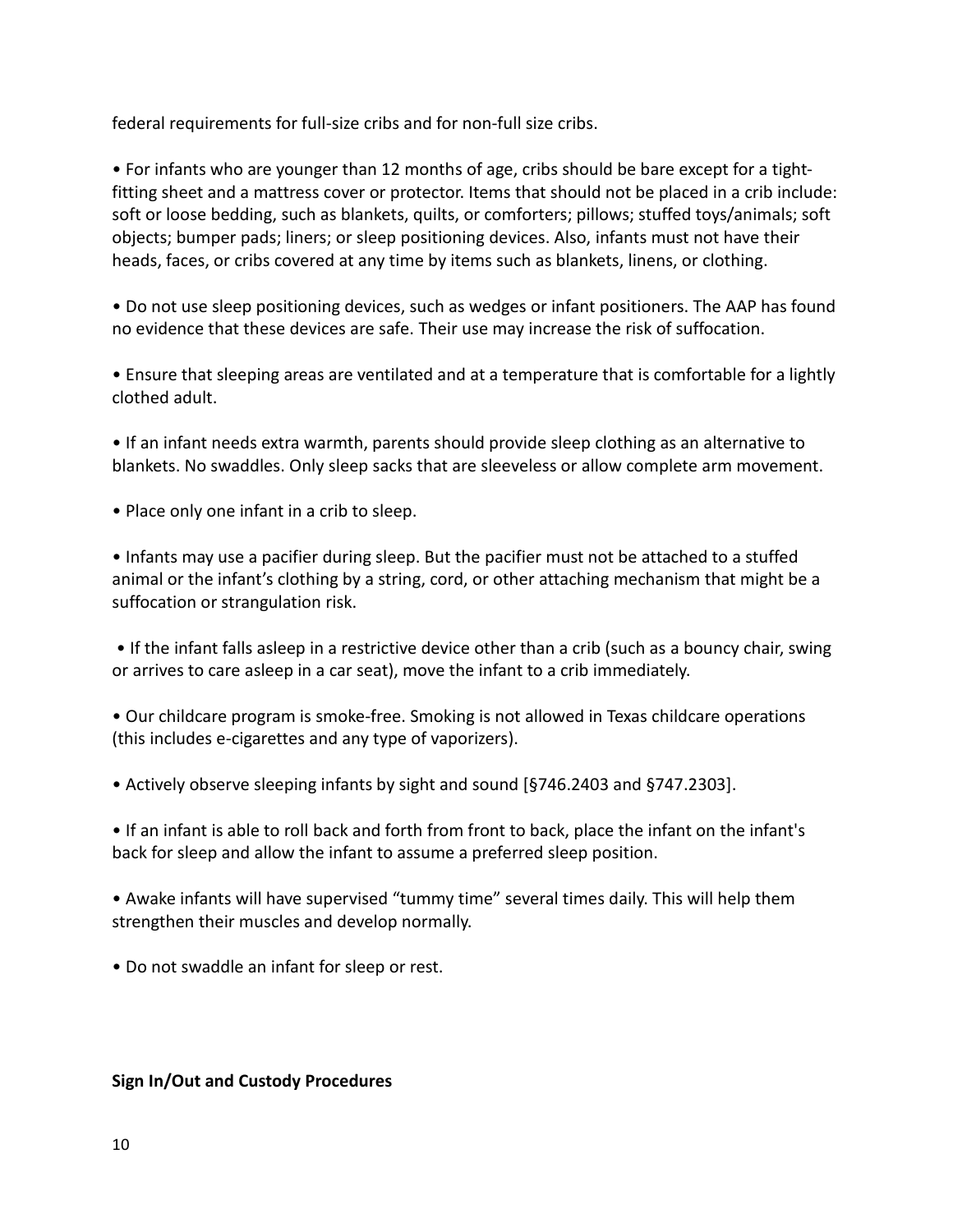ALL families are to park and enter from the side of the building, near the covered porte-cochere. Please park in the lot and not under the covered area, unless it's raining. It's a safety concern for children walking out of the building and sometimes cars get trapped in the line of cars. Upon arrival at Growing in Grace, parents must sign their child in at the check in computer. All children must be escorted to the café or their classroom. Please make sure a teacher see's your child and you check them in on their classroom roll sheet as well.

Children will be released only to persons listed on their enrollment form, who have a valid ID. If you want to add someone to your card, please let Admin know. If you send someone who is not on your enrollment form to pick up your child. Please call us ahead of time. Make sure they have valid ID. We will make a copy for your child's folder, per state regulation. We will call you, if we do not hear from you. We will not just release a child to someone not on their pick-list. Please do not send young siblings in to pick up your child, or to the classroom without you. You must sign your child out each day. Once you check them out, you are responsible for ensuring their safety.

If a legal custody agreement is in place, please provide court documents to Growing in Grace. We are only allowed to follow court decisions. We have no legal right without documentation to withhold a child from a parent. Or withhold information of any kind. This information will be kept confidential. Please see Admin for any questions or concerns.

#### **Parent Right**

Parents are entitled to see the following information. You may ask the Center Director to show you the most recent copy of the

minimum standards for this licensed facility; Department of Family Protective Services inspection report; fire marshal's inspection report; and health department's sanitation inspection report.

Children's records are kept confidential and only made available to the Director and assistant. Parents may request access to their child's school records during school hours. Other important information is posted on the door of the office for you to see at any time

Department of Family Protective Services inspection report; fire marshal's inspection report; and health department's sanitation inspection report.

Children's records are kept confidential and only made available to the Director and assistant. Parents may request access to their child's school records during school hours. Other important information is posted on the door of the office for you to see at any time.